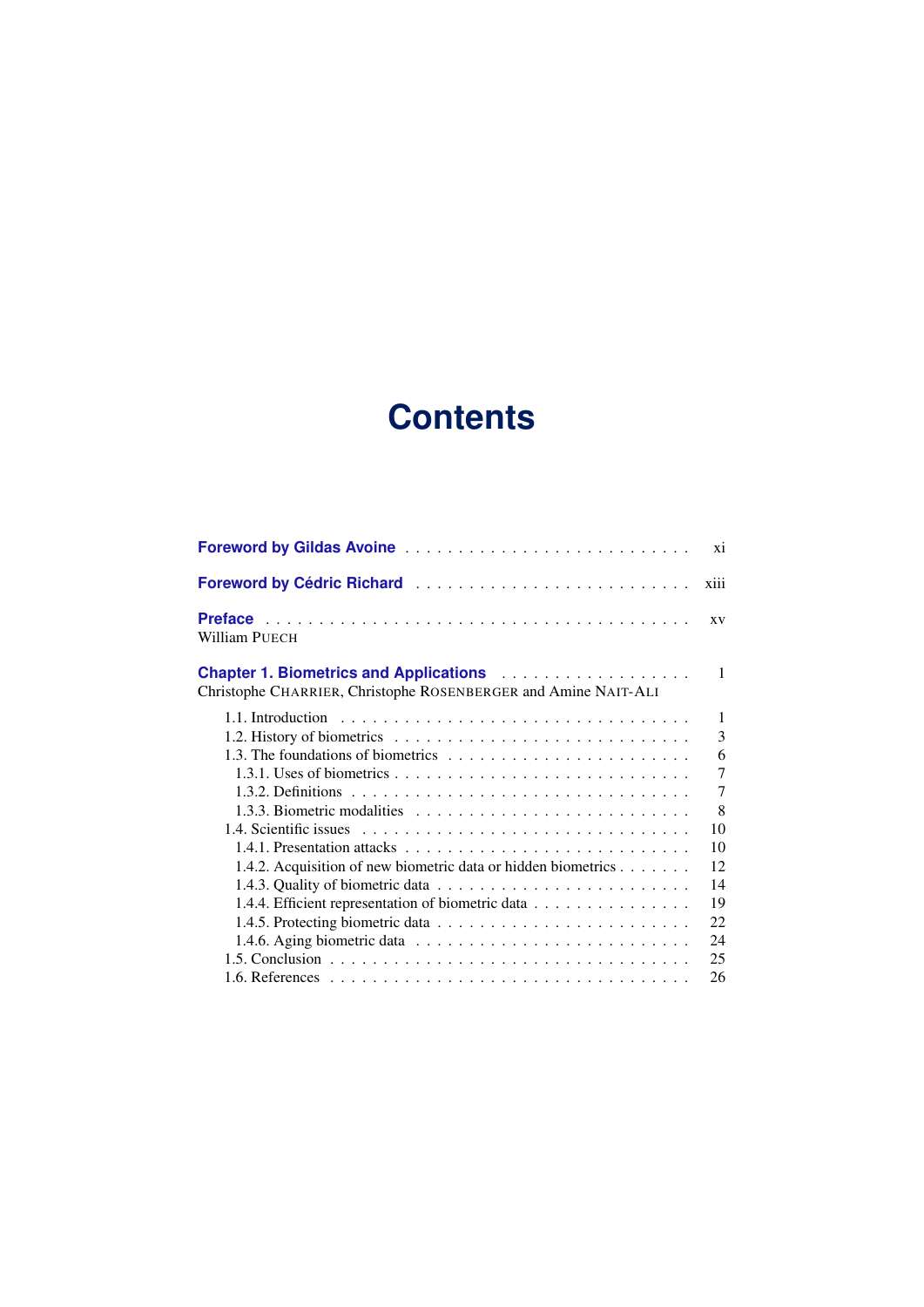| <b>Chapter 2. Protecting Documents Using Printed</b>                                          | 31 |
|-----------------------------------------------------------------------------------------------|----|
| Iuliia TKACHENKO, Alain TREMEAU and Thierry FOURNEL                                           |    |
|                                                                                               | 31 |
| 2.2. Document authentication approaches: an overview                                          | 33 |
|                                                                                               | 35 |
| 2.3.1. Print test signatures $\ldots \ldots \ldots \ldots \ldots \ldots \ldots \ldots \ldots$ | 36 |
|                                                                                               | 38 |
|                                                                                               | 39 |
|                                                                                               | 41 |
|                                                                                               | 42 |
|                                                                                               | 44 |
|                                                                                               | 47 |
|                                                                                               | 48 |
|                                                                                               | 52 |
|                                                                                               | 52 |
| Petra GOMEZ-KRÄMER                                                                            | 59 |
|                                                                                               | 59 |
| 3.2. Fraudulent manipulation of document images                                               | 62 |
|                                                                                               | 62 |
| 3.2.2. Copy-and-paste of a region from the same document                                      | 62 |
| 3.2.3. Copy-and-paste of a region from another document                                       | 63 |
|                                                                                               | 63 |
| 3.3. Degradation in printed and re-scanned documents                                          | 64 |
| 3.3.1. Degradations linked to the print process                                               | 65 |
|                                                                                               | 66 |
|                                                                                               | 67 |
| 3.4. Active approaches: protection by extrinsic fingerprints                                  | 68 |
|                                                                                               | 68 |
|                                                                                               | 73 |
| 3.5. Passive approaches: detecting intrinsic characteristics                                  | 76 |
|                                                                                               | 77 |
|                                                                                               | 80 |
| 3.5.3. Other approaches $\ldots \ldots \ldots \ldots \ldots \ldots \ldots \ldots \ldots$      | 81 |
|                                                                                               | 82 |
|                                                                                               | 82 |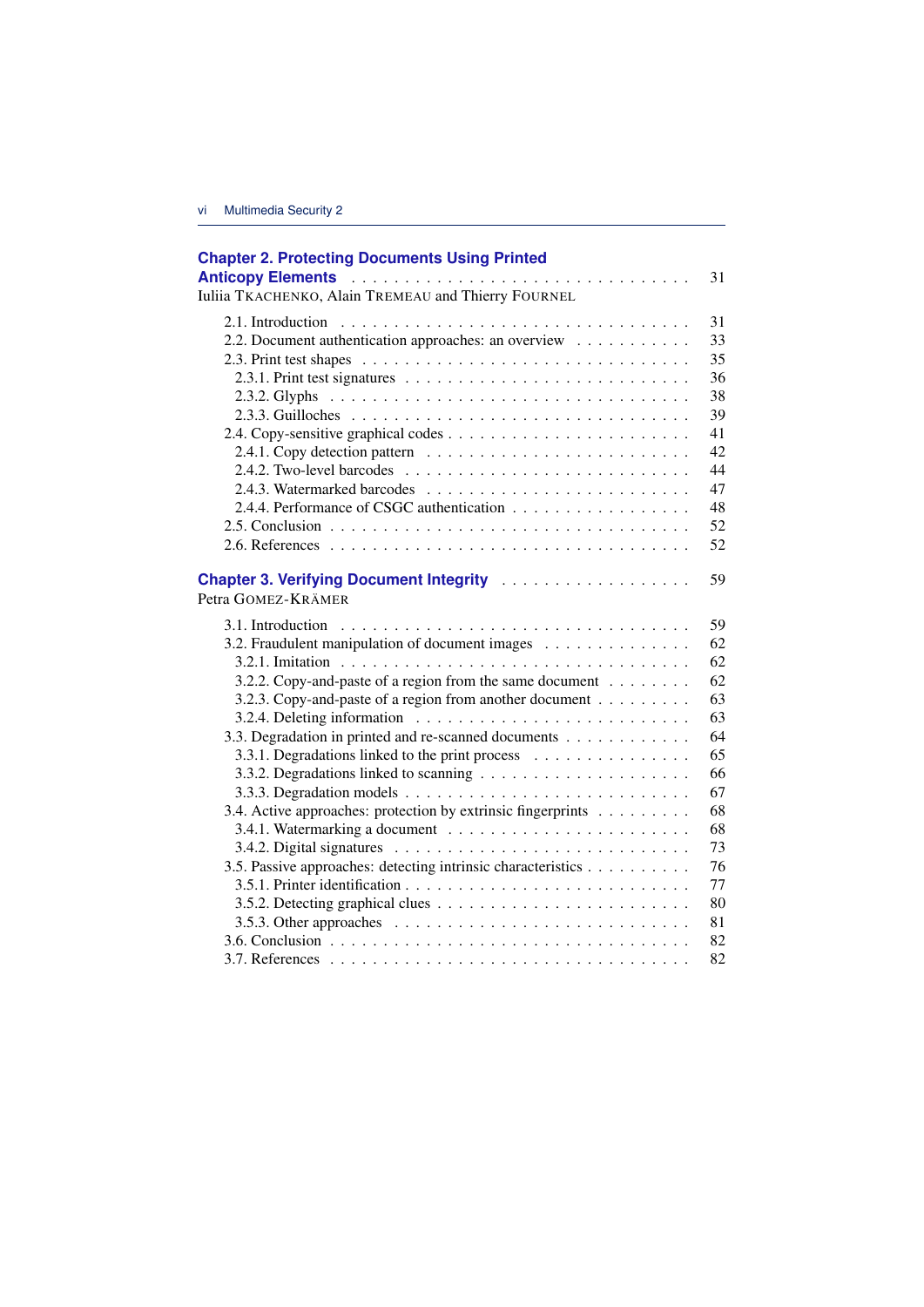| Vincent ITIER, Pauline PUTEAUX and William PUECH                                                      | 91  |
|-------------------------------------------------------------------------------------------------------|-----|
|                                                                                                       | 91  |
|                                                                                                       | 93  |
|                                                                                                       | 93  |
|                                                                                                       | 96  |
|                                                                                                       | 100 |
|                                                                                                       | 102 |
|                                                                                                       | 104 |
|                                                                                                       | 105 |
| 4.4. Different classes of crypto-compression for images                                               | 106 |
| 4.4.1. Substitution-based crypto-compression                                                          | 108 |
|                                                                                                       | 108 |
|                                                                                                       | 110 |
| 4.5. Recompressing crypto-compressed JPEG images                                                      | 113 |
| 4.5.1. A crypto-compression approach robust to recompression                                          | 114 |
| 4.5.2. Recompression of a crypto-compressed image                                                     | 117 |
| 4.5.3. Decoding a recompressed version of a crypto-compressed                                         |     |
|                                                                                                       | 119 |
|                                                                                                       | 122 |
|                                                                                                       | 124 |
|                                                                                                       | 124 |
|                                                                                                       | 129 |
| Cyril BERGERON, Wassim HAMIDOUCHE and Olivier DÉFORGES                                                |     |
| 5.1. Introduction $\ldots \ldots \ldots \ldots \ldots \ldots \ldots \ldots \ldots \ldots \ldots$      | 129 |
|                                                                                                       | 129 |
|                                                                                                       | 130 |
| 5.1.3. Video security $\ldots \ldots \ldots \ldots \ldots \ldots \ldots \ldots \ldots \ldots$         | 131 |
| 5.2. State of the art $\dots \dots \dots \dots \dots \dots \dots \dots \dots \dots \dots \dots \dots$ | 131 |
|                                                                                                       | 132 |
|                                                                                                       | 133 |
|                                                                                                       | 134 |
|                                                                                                       | 134 |
|                                                                                                       | 135 |
|                                                                                                       | 136 |
|                                                                                                       | 136 |
| 5.3.2. Constant bitrate format compliant selective encryption                                         | 139 |
|                                                                                                       | 140 |
|                                                                                                       | 143 |
|                                                                                                       | 149 |
|                                                                                                       | 150 |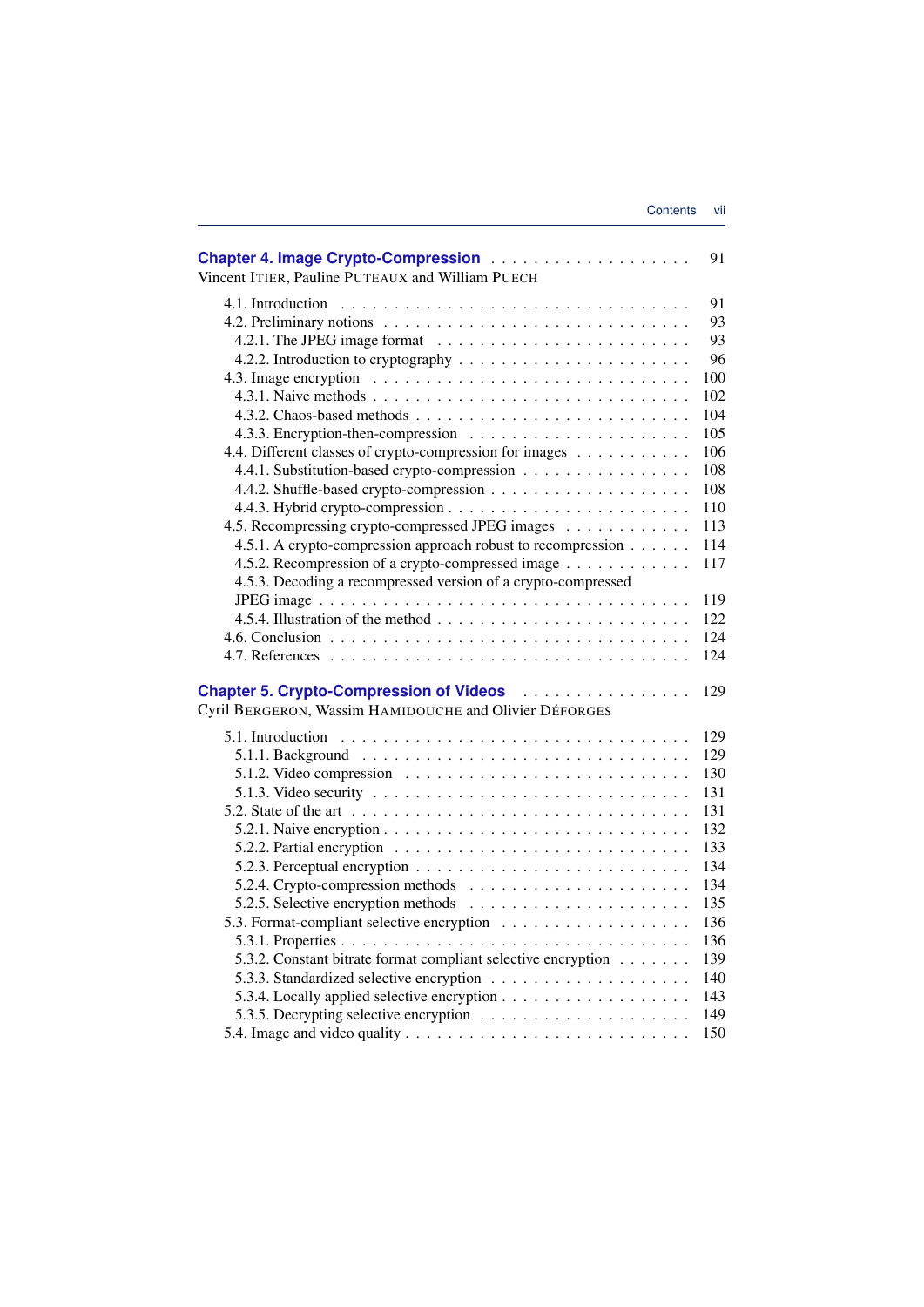| 5.4.1. Experiments on encryption solutions                                                   | 151 |
|----------------------------------------------------------------------------------------------|-----|
|                                                                                              | 154 |
|                                                                                              | 162 |
| 5.5. Perspectives and directions for future research                                         | 163 |
|                                                                                              | 163 |
|                                                                                              | 164 |
|                                                                                              | 165 |
|                                                                                              | 166 |
| <b>Chapter 6. Processing Encrypted Multimedia Data Using</b>                                 |     |
| Homomorphic Encryption                                                                       | 173 |
| Sébastien CANARD, Sergiu CARPOV, Caroline FONTAINE and Renaud SIRDEY                         |     |
|                                                                                              | 173 |
| 6.2. Different classes of homomorphic encryption systems                                     | 176 |
| 6.2.1. Partial solutions in classic cryptography                                             | 176 |
| 6.2.2. Complete solutions in cryptography using Euclidean networks                           | 178 |
|                                                                                              | 181 |
|                                                                                              | 183 |
|                                                                                              | 183 |
| 6.3.3. Managing and reducing the size of encrypted elements                                  | 189 |
|                                                                                              | 191 |
|                                                                                              | 193 |
|                                                                                              | 193 |
|                                                                                              | 196 |
| 6.4.3. RLE and image compression $\ldots \ldots \ldots \ldots \ldots \ldots \ldots$          | 201 |
|                                                                                              | 207 |
|                                                                                              | 207 |
|                                                                                              | 207 |
| Chapter 7. Data Hiding in the Encrypted Domain Alberts Alberts                               | 215 |
| Pauline PUTEAUX and William PUECH                                                            |     |
| 7.1. Introduction: processing multimedia data in the encrypted domain                        | 215 |
|                                                                                              | 216 |
| 7.1.2. Applications: searching and indexing in encrypted                                     |     |
|                                                                                              | 217 |
| 7.1.3. Applications: data hiding in the encrypted domain                                     | 218 |
|                                                                                              | 219 |
|                                                                                              | 220 |
| 7.2.2. Cloud storage $\ldots \ldots \ldots \ldots \ldots \ldots \ldots \ldots \ldots \ldots$ | 220 |
|                                                                                              | 220 |
|                                                                                              | 220 |
|                                                                                              | 220 |
|                                                                                              | 221 |